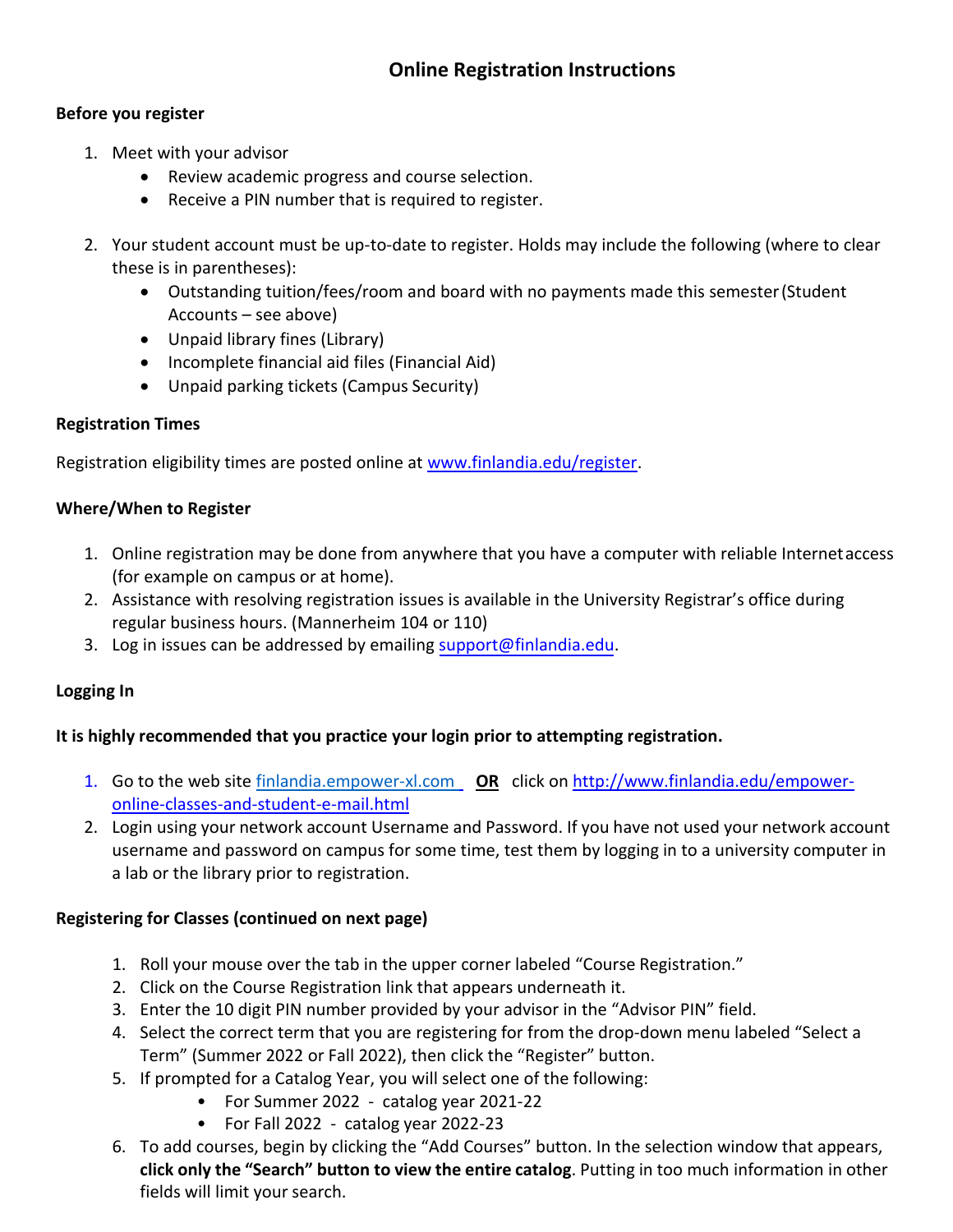- 7. The course catalog will appear showing course numbers and sections, a description, the number of credit hours, the location, and time and dates for each course. Courses are listed alphabetically by course prefix and number.
- 8. The "Detail" link (to the right side of each course listed) provides additional information from the printed catalog describing the course, any necessary prerequisites or co-requisites, the number of course seats offered, and the number of seats still available. **These detail boxes are separate windows that must be closed after viewing to return to the course catalog.**
- 9. Scroll through the list of courses to find the course(s) you wish to add; then, click in the check box to the left of that course. You may check one or more courses (or you may check all of the courses you wish to add at one time). If your course has a lab component, be sure to select the lab section as well; for example, BIO 172 requires you to sign up for BIO 172L. When you are finished selecting courses, click the "Register" button at the top (or the bottom) of this screen. You will see a message saying your request is processing, and to please wait.
- 10. The catalog screen will disappear and a message will appear listing the number of successful registrations and the number of pending (unsuccessful) registrations. **Clicking the "See Detail" button returns you to the main registration screen and shows the detailed results for thecourses you selected.**
- 11. Courses appearing in the **Successful Registration** section are now on the schedule for the selected semester. Courses appearing under **Pending Registration – see detail below** were not added successfully. Each of these courses will be listed in red type along with a reason code. Typical reason codes are "Class full," "Course requisites not met," or "Time conflict" (conflicting with another course you already added under Successful Registrations).
- 12. If you are currently enrolled in a pre-requisite course or have registered for a co-requisite course for the coming semester, an **"Acknowledge"** button appears below the Pending Course Registration. Clicking this button moves the course into the Successful Registrations section. By clicking the **"Acknowledge"** button, you are acknowledging that you are currently taking the prerequisite or have registered for a co-requisite. If you do not successfully complete the prerequisite course or drop the co-requisite course, you will be dropped from the course that requires them. **If you do not click the "Acknowledge" button, you are not registered for theclass.**

# **Removing a Course**

If, for some reason, you wish to remove a course that you had successfully added, click the blue "DROP" link to the left of the course number in Successful Registrations. Remember, this removes you from the course, and the course may be full (if there was an existing wait list) if you try to add it again.

# **Waitlists**

- 1. If a course appears in the Pending Registration section and the reason shown is "course is full," you may add yourself to a Waitlist by clicking the "Waitlist" button. If the course section was full and someone drops it, this is your way of being "in line" for seats that may open up (there is never any guarantee that seats will become available in a course you are wait-listed for). You may manage the priority of your wait-listed classes by selecting a value (1-9, one being the highest priority) from the "Select One" drop-down menu for each wait-listed course, then clicking the "Submit Preferred Order" button.
- 2. **DO NOT depend on wait-listing as a way to get into a course,** especially if it will affect the number of credits you have for financial aid or athletic eligibility purposes. If you are having difficulty filling your schedule, see your advisor or stop in the University Registrar's office for help. **Wait-listing cannot get**